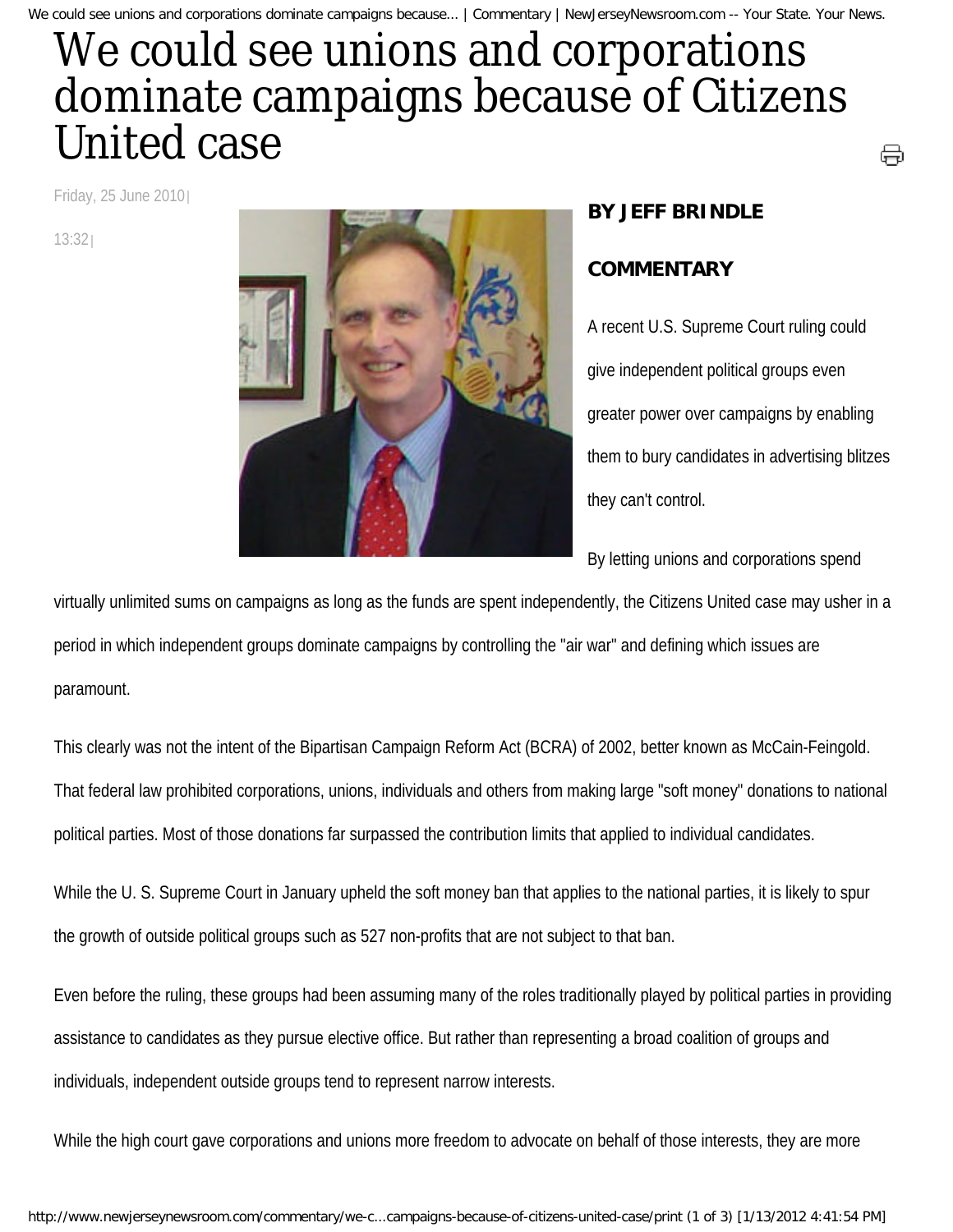We could see unions and corporations dominate campaigns because... | Commentary | NewJerseyNewsroom.com -- Your State. Your News. likely to channel their resources into 527 groups rather than spend directly on behalf of candidates.

This is because unlike more traditional political fundraising committees, nonprofits organized under section 527 of the Internal Revenue Service code are subject to more lenient disclosure requirements. They often can hide the full extent of their activities until a campaign is over.

That happened in last year's New Jersey gubernatorial campaign, when national 527 groups made large media buys to attack both candidates.

While the Citizens United may unleash more activity by independent groups, the case does not impact New Jersey's campaign finance laws directly. However, it does provide a great opportunity because it strongly endorsed more disclosure of financial activity undertaken by outside groups. This can be accomplished by amending federal and state campaign finance laws to require this disclosure.

Outside groups have a huge advantage over candidate and party committees because they can accept much larger checks from well-heeled donors.

This has the potential to enable them to take a lead role in campaigns.

For instance, they will be able to make media buys earlier than candidates because their war-chests fill up quicker. Even though candidates normally have available to them a television station's lowest price, these rates and time slots can be preempted by early ad-buyers. So in the heat of a campaign, 527 groups can monopolize ad-time traditionally reserved for candidates.

In the not-too-distant future, maybe even this November's Congressional elections, voters may witness more candidate ads being squeezed out by ads paid for by independent groups. Media buyers for candidates may be forced to look more toward less expensive online media that can be more narrowly targeted.

The influence of 527s and other outside groups may well grow in other areas as well, such as get-out-the-vote, voter registration, polls, and telemarketing.

Legislative reforms as well as court decisions often have unforeseen consequences. In the wake of McCain-Feingold and